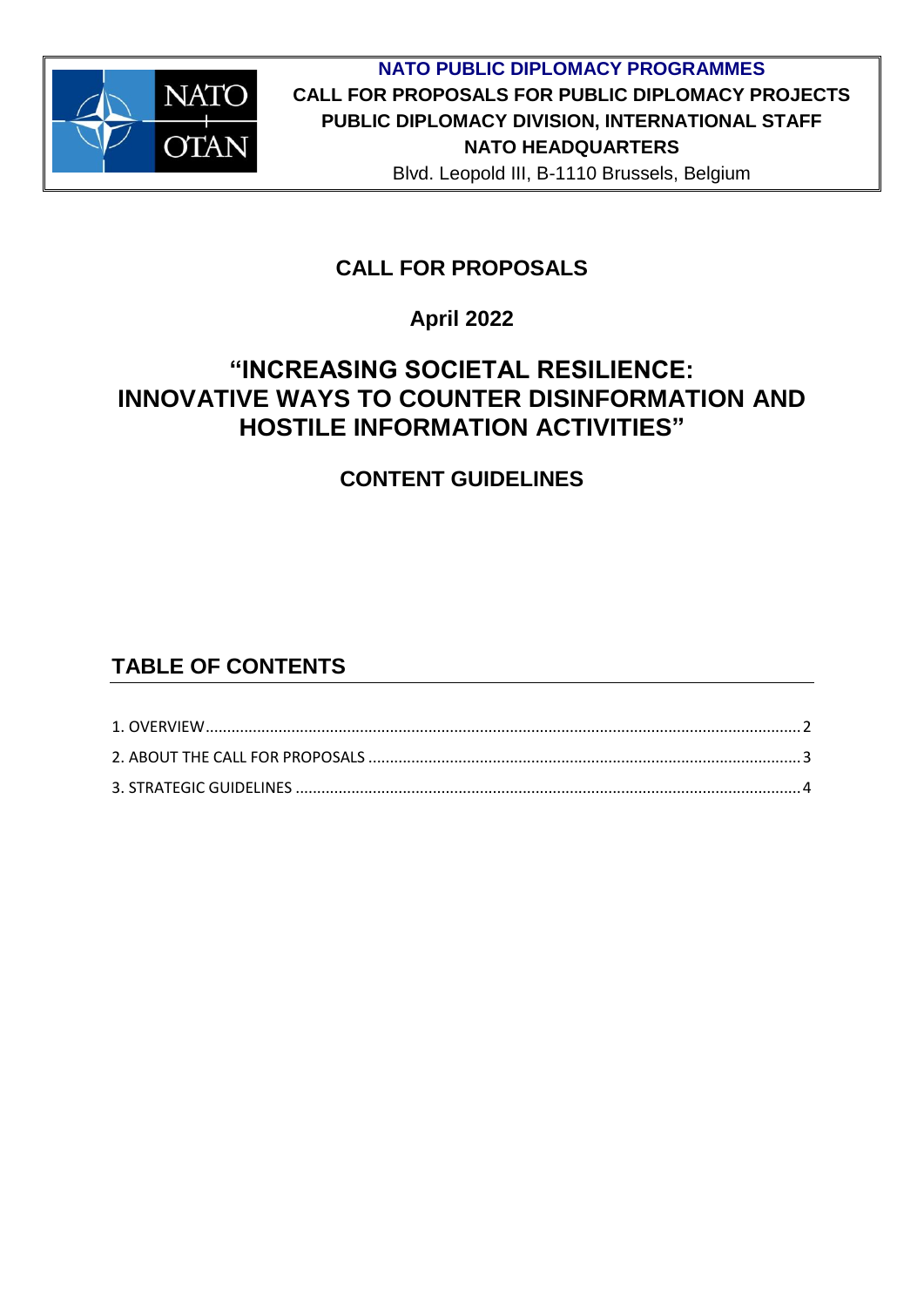#### <span id="page-1-0"></span>**1. OVERVIEW**

Robust resilience in Allied nations is essential to NATO's collective security and defence. Each NATO member needs to be resilient to resist and recover from a major shock such as a hybrid or armed attack, natural disaster, a health crisis (including pandemics) or failure of critical infrastructure. Resilience is a society's ability to resist and recover easily and quickly from such shocks and combines both civil and societal preparedness and military capacity.

In addition to governmental institutions and private sector, national resilience includes civil society. The ongoing pandemic and possible future civil emergencies demonstrate the direct impact on citizens themselves and the importance of civil societies in national preparedness and national responses, including in areas such as effective public communications and ensuring access to transparent, timely and accurate information to counter disinformation.

Trust between citizens and governmental institutions plays a key role in improving societal resilience. Engaging the public and involving them in civil preparedness and resilience over the medium- to long-term is the most effective way to inoculate people against hostile information. The role of citizens in support of national and collective defence needs to be recognized and empowered.

The success and future of a society's ability to resist and recover ultimately depends on citizens' understanding of the challenges and active contribution. With this goal in mind, the Public Diplomacy Division is launching a call for proposals for projects to develop innovative ways in support of building resilience in our civil societies against the challenge of disinformation, propaganda and other hostile information activities.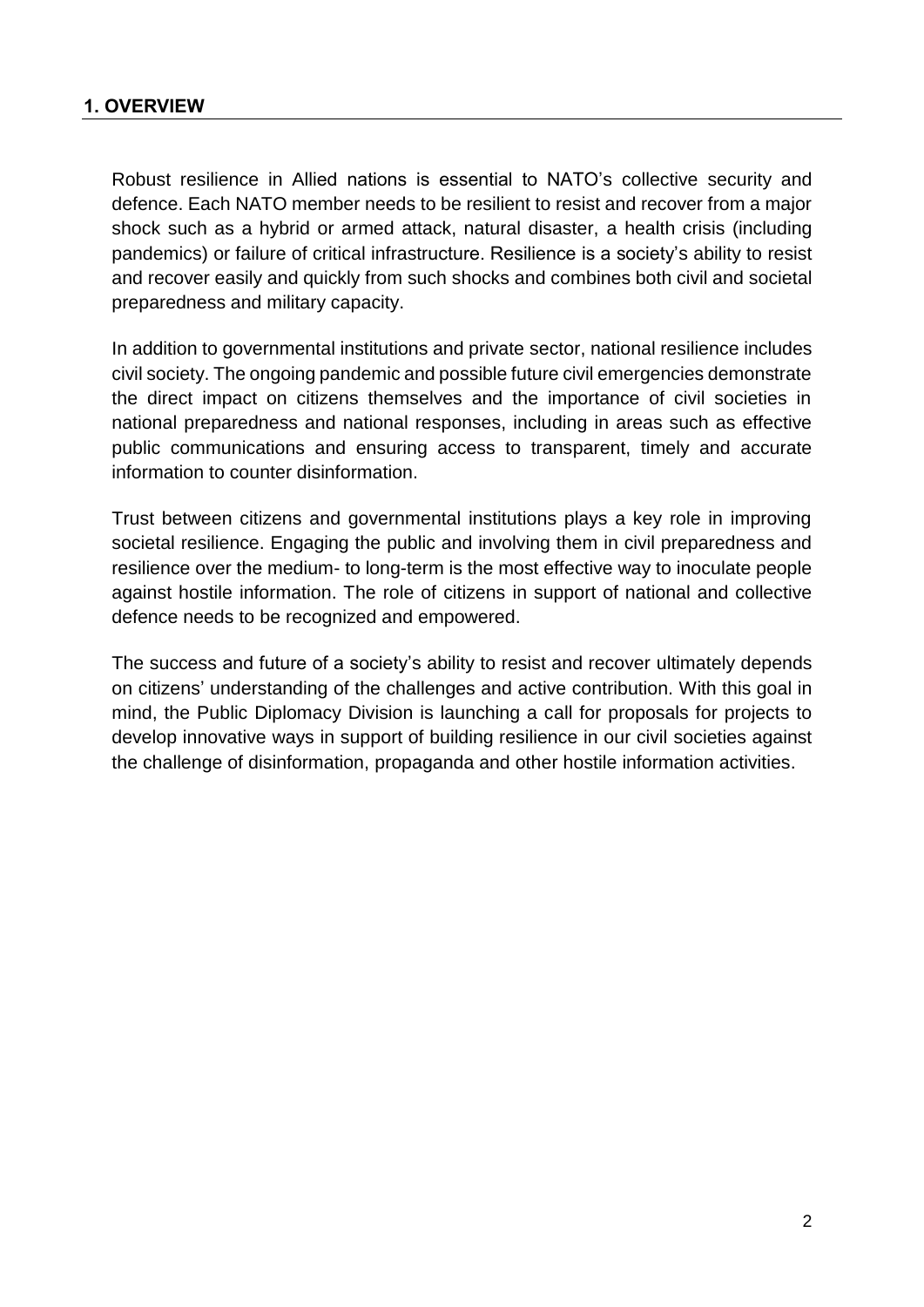#### <span id="page-2-0"></span>**Who can apply?**

NGOs (non-governmental organisations), universities, think tanks, community groups and organisations, and any other pertinent civil society organisations, from NATO member nations.<sup>1</sup>

#### **Budget and duration**

For this call for proposals, financial support will be considered to cover the costs of projects up to 100%. **Project implementation must be completed by the end of 2022**. Projects should not start before 15 July 2022.

#### **Application procedure**

**.** 

If your organisation fulfils the above-mentioned criteria and is interested in developing a project along the lines above, as well as the objectives and priorities explained in Section 3 of this document, you can apply by sending a complete project proposal to [mailbox.publicdiplomacyinformation@hq.nato.int](mailto:mailbox.publicdiplomacyinformation@hq.nato.int)

The deadline for project submission is **10 May 2022.** 

<sup>1</sup> Albania, Belgium, Bulgaria, Canada, Croatia, Czech Republic, Denmark, Estonia, France, Germany, Greece, Hungary, Iceland, Italy, Latvia, Lithuania, Luxembourg, Montenegro, the Netherlands, North Macedonia, Norway, Poland, Portugal, Romania, Slovakia, Slovenia, Spain, Turkey, the United Kingdom and the United States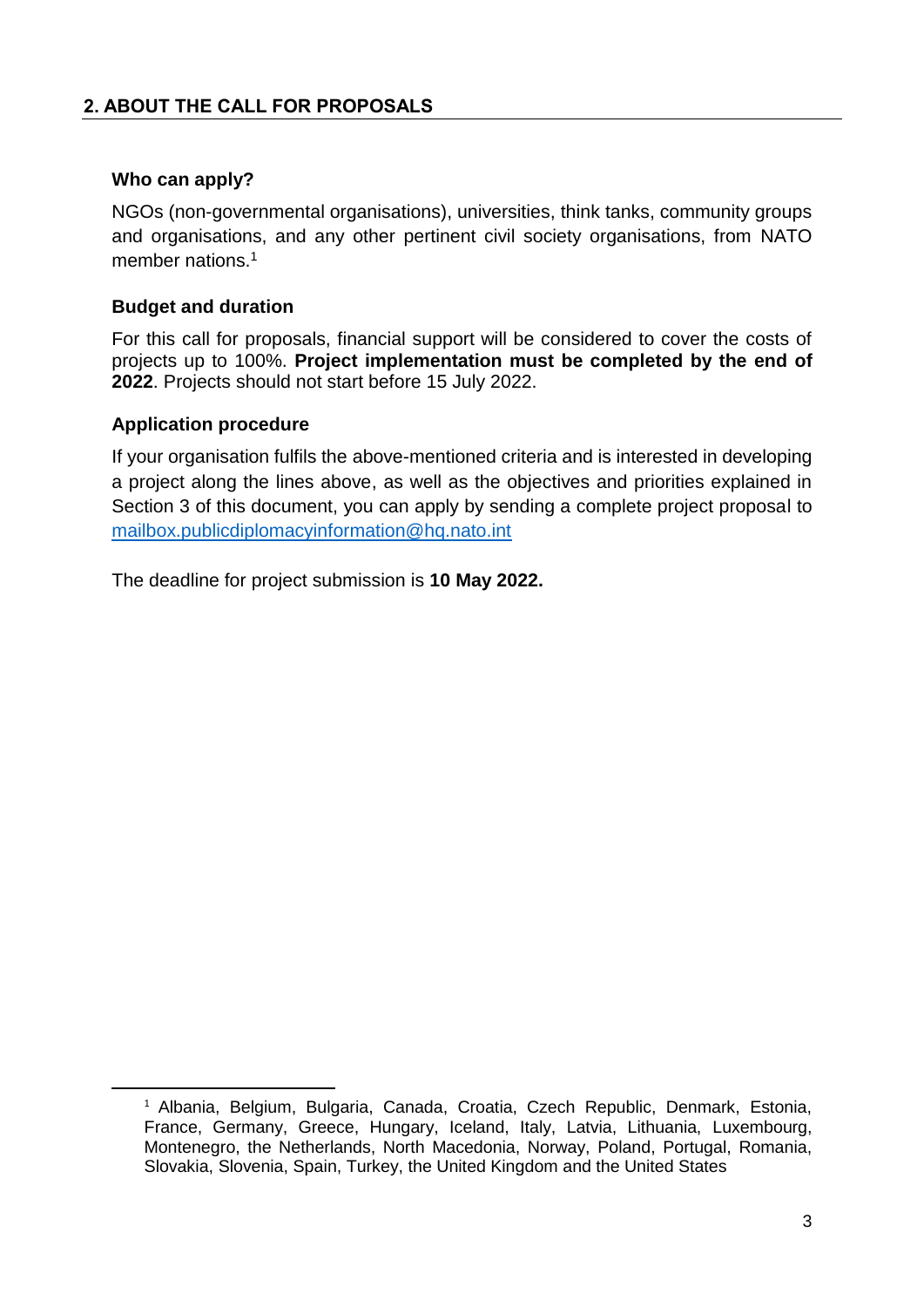#### <span id="page-3-0"></span>**3. STRATEGIC GUIDELINES**

The Call for Proposals is oriented towards an overarching strategic goal: to strengthen resilience of NATO citizens and societies to disinformation, propaganda, and other hostile information activities.

### A. OBJECTIVES

- 1. To increase knowledge, awareness and understanding among citizens of ways to counter disinformation, propaganda and other hostile information activities;
- 2. To develop innovative and non-traditional ways to increase societal resilience in the above areas;
- 3. To produce content of enduring value, which can be shared widely within and outside NATO and civil society networks.

#### B. TARGET AUDIENCES

While NATO's communications efforts aim to reach the general public, the following groups are considered priority audiences for the Alliance:

- 1. Successor generation (young people 18-35 years old);
- 2. Influencers, opinion formers and decision makers.

### C. TYPE OF ACTIVITIES TO BE SPONSORED

A diversity of projects will be considered. While the experiences of a region, a country, or an individual will vary, central questions to be addressed in the projects to be submitted should be as follows:

### *"What are the most effective and innovative ways to counter disinformation, propaganda and other hostile information activities at societal level? How to empower citizens, especially youth and vulnerable groups, to counter disinformation?"*

This can be done through:

- Activities using innovative ways to build societal resilience to disinformation, propaganda and hostile information activities;
- Analytical reports with recommendations;